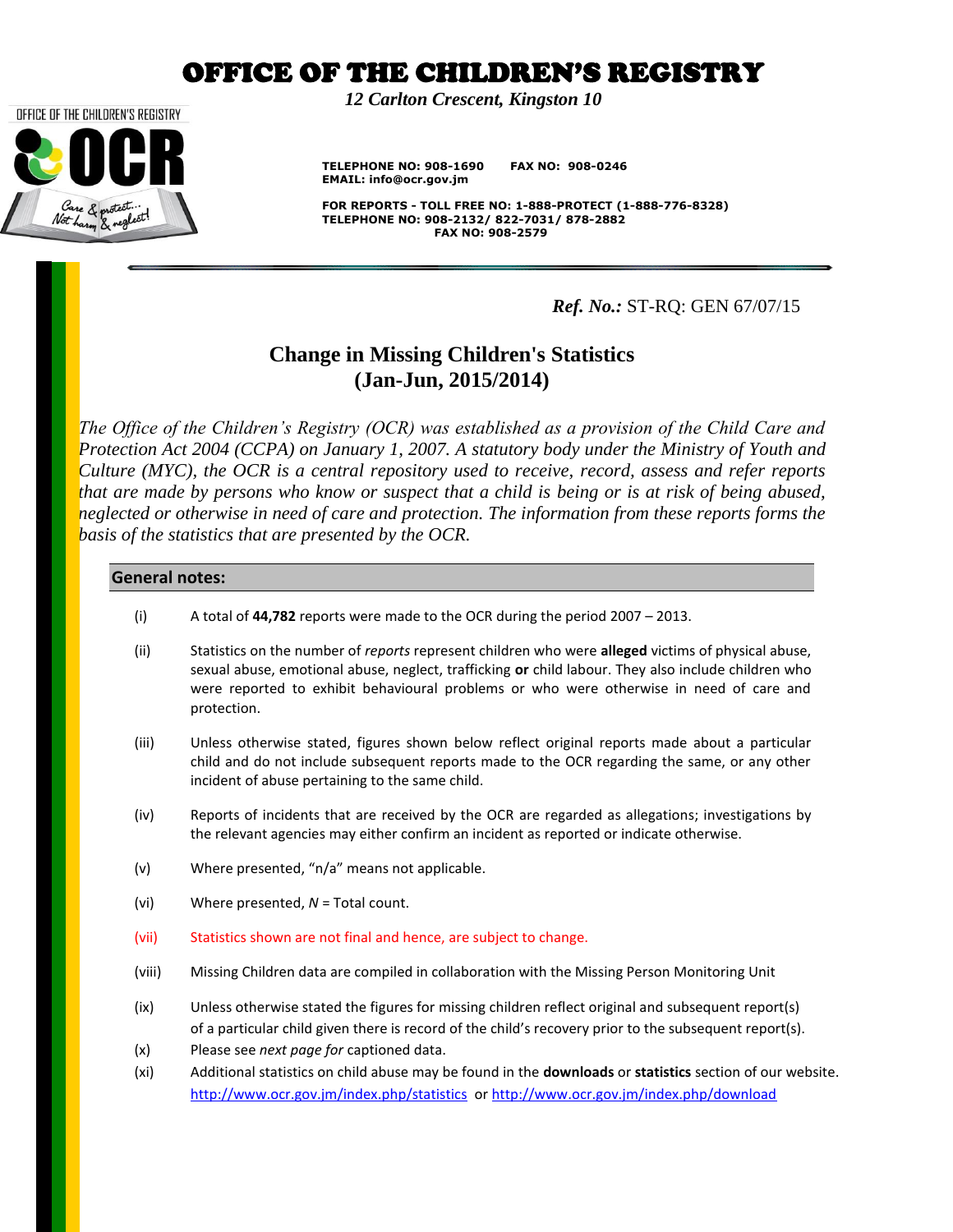*12 Carlton Crescent, Kingston 10*

### **Missing Children Statistics - A comparison of Jan – Jun 2014 versus Jan – Jun 2015**

Preliminary statistics sourced from the Missing Person Monitoring Unit (MPMU) of the Jamaica Constabulary Force, indicated that during the period of January to June 2015, one thousand and seventy seven (1077) children were reported missing. This reflected a three per cent (3%) decline in the number of children reported missing over the same period in 2014. Eighty per cent (80%) of the children reported missing were females, while the remaining twenty per cent (20%) were males.

The data also revealed that approximately eight (8) out of every ten (10) children reported missing in the period have since returned home. Though there was a decline in the number of children reported missing, as at 13 July 2015, it was observed that there was a more than twofold increase (146 %) in the number of children who were still missing when compared to the corresponding period in 2014. The number of children reported still being missing at the end of June 2015 increased to 202 children, from the 82 recorded at period end in 2014.

The period also saw an increase in the number of children who were reported dead. This group increased from two (2) in 2014 to five (5) in 2015. *See Tables 1a to 4b for details.*

| Month    | <b>Reported Missing 2015</b> |      |        | <b>Reported Missing 2014</b> |      |        | % Change 2015/2014 |        |        | # Change 2015/2014 |       |             |
|----------|------------------------------|------|--------|------------------------------|------|--------|--------------------|--------|--------|--------------------|-------|-------------|
|          | <b>Total</b>                 | Male | Female | <b>Total</b>                 | Male | Female | <b>Total</b>       | Male   | Female | <b>Total</b>       | Male  | Female      |
| January  | 153                          | 32   | 121    | 156                          | 31   | 125    | $-2%$              | 3%     | $-3%$  | -3                 |       | $-4$        |
| February | 184                          | 38   | 146    | 211                          | 53   | 158    | $-13%$             | $-28%$ | $-8%$  | $-27$              | $-15$ | $-12$       |
| March    | 203                          | 42   | 161    | 192                          | 50   | 142    | 6%                 | $-16%$ | 13%    | 11                 | -8    | 19          |
| April    | 156                          | 31   | 125    | 166                          | 33   | 133    | $-6%$              | $-6%$  | $-6%$  | $-10$              | $-2$  | -8          |
| May      | 192                          | 39   | 153    | 197                          | 38   | 159    | $-3%$              | 3%     | $-4%$  | $-5$               | 1     | $-6$        |
| June     | 189                          | 37   | 152    | 185                          | 44   | 141    | 2%                 | $-16%$ | 8%     | 4                  | $-7$  | 11          |
|          |                              |      |        |                              |      |        |                    |        |        |                    |       |             |
|          | 1077                         | 219  | 858    | 1107                         | 249  | 858    | $-3%$              | $-12%$ | 0%     | $-30$              | $-30$ | $\mathbf 0$ |

**Table 1a. Change in Missing Children's Statistics (Jan-Jun 2015/2014)**

**Source**: *Missing Person Monitoring Unit*

*Note: Statistics presented are as reported by the Missing Person Monitoring Unit*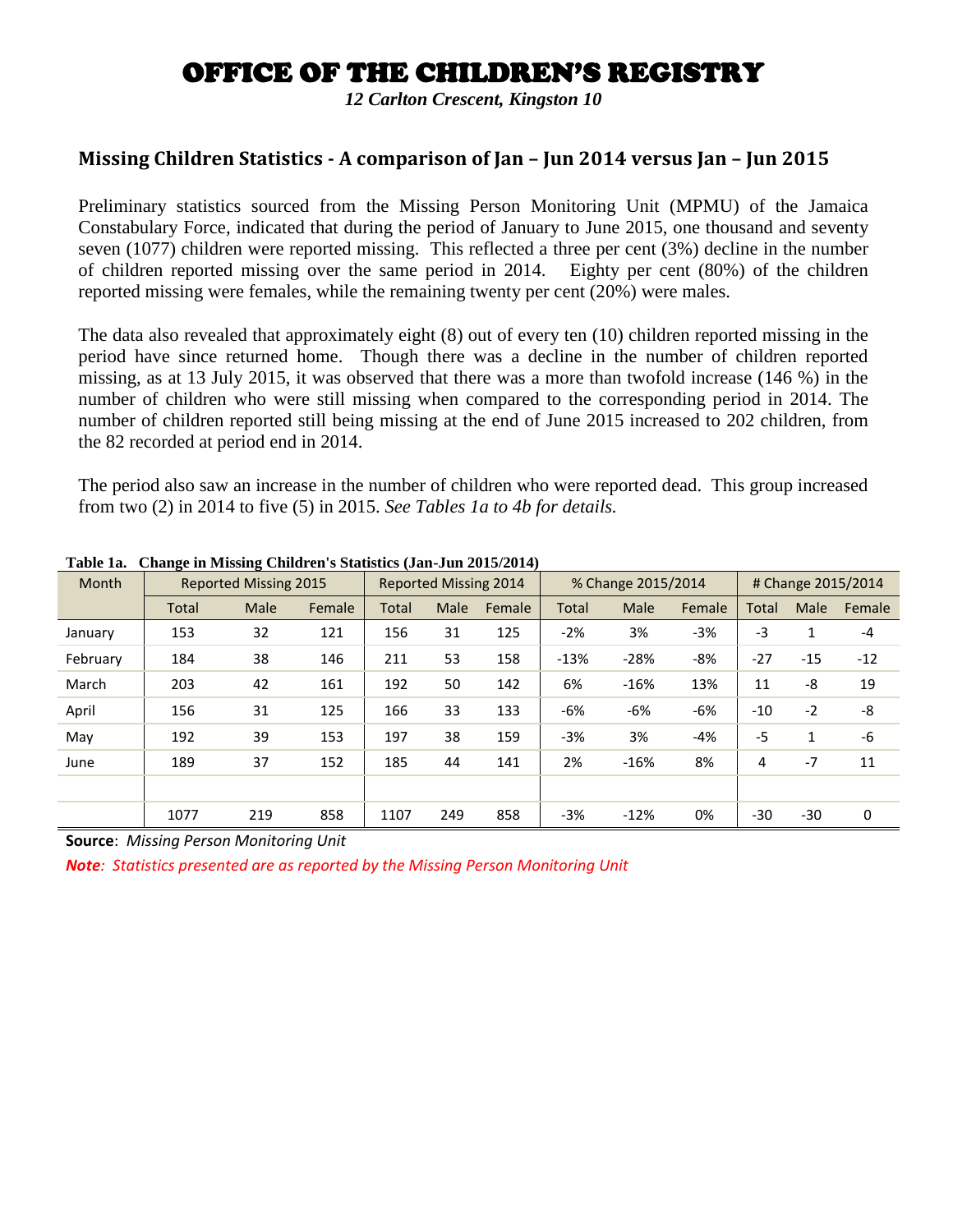*12 Carlton Crescent, Kingston 10*

**Table 1b. Change in Missing Children's Statistics (Jan-Jun 2015/2014)**

|           | Comparison of Cumulative Data |         |        |        |  |  |  |  |  |  |
|-----------|-------------------------------|---------|--------|--------|--|--|--|--|--|--|
| Period    | 2015                          | 2014    | $\%$   | #      |  |  |  |  |  |  |
|           | <b>Missing</b>                | Missing | Change | Change |  |  |  |  |  |  |
| Jan       | 153                           | 156     | $-2%$  | -3     |  |  |  |  |  |  |
| Jan - Feb | 337                           | 367     | -8%    | $-30$  |  |  |  |  |  |  |
| Jan - Mar | 540                           | 559     | $-3%$  | $-19$  |  |  |  |  |  |  |
| Jan - Apr | 696                           | 725     | $-4%$  | $-29$  |  |  |  |  |  |  |
| Jan - May | 888                           | 922     | $-4%$  | $-34$  |  |  |  |  |  |  |
| Jan - Jun | 1077                          | 1107    | $-3%$  | -30    |  |  |  |  |  |  |
|           |                               |         |        |        |  |  |  |  |  |  |

**Table 2a. Change in Returned Children Statistics (Jan-Jun 2015/2014)**

| Month    | Returned 2015 |      |        | Returned 2014 |      |        | % Change 2015/2014 |        |        | # Change 2015/2014 |       |        |
|----------|---------------|------|--------|---------------|------|--------|--------------------|--------|--------|--------------------|-------|--------|
|          | <b>Total</b>  | Male | Female | <b>Total</b>  | Male | Female | <b>Total</b>       | Male   | Female | <b>Total</b>       | Male  | Female |
| January  | 129           | 27   | 102    | 143           | 30   | 113    | $-10%$             | $-10%$ | $-10%$ | $-14$              | $-3$  | $-11$  |
| February | 159           | 31   | 128    | 198           | 48   | 150    | $-20%$             | $-35%$ | $-15%$ | -39                | $-17$ | $-22$  |
| March    | 175           | 34   | 141    | 180           | 44   | 136    | $-3%$              | $-23%$ | 4%     | $-5$               | $-10$ | 5      |
| April    | 135           | 28   | 107    | 160           | 30   | 130    | $-16%$             | $-7%$  | $-18%$ | $-25$              | $-2$  | $-23$  |
| May      | 141           | 30   | 111    | 176           | 33   | 143    | $-20%$             | $-9%$  | $-22%$ | $-35$              | $-3$  | $-32$  |
| June     | 131           | 28   | 103    | 166           | 40   | 126    | $-21%$             | $-30%$ | $-18%$ | $-35$              | $-12$ | $-23$  |
|          |               |      |        |               |      |        |                    |        |        |                    |       |        |
|          | 870           | 178  | 692    | 1023          | 225  | 798    | $-15%$             | $-21%$ | $-13%$ | $-153$             | $-47$ | $-106$ |

**Source**: *Missing Person Monitoring Unit*

*Note: Statistics presented are as reported by the Missing Person Monitoring Unit*

**Table 2b. Change in Returned Children Statistics (Jan-Jun 2015/2014)**

|           | Comparison of Cumulative Data |          |        |        |  |  |  |  |  |  |  |
|-----------|-------------------------------|----------|--------|--------|--|--|--|--|--|--|--|
| Period    | 2015                          | 2014     | $\%$   | #      |  |  |  |  |  |  |  |
|           | Returned                      | Returned | Change | Change |  |  |  |  |  |  |  |
| Jan       | 129                           | 143      | $-10%$ | $-14$  |  |  |  |  |  |  |  |
| Jan - Feb | 288                           | 341      | $-16%$ | $-53$  |  |  |  |  |  |  |  |
| Jan - Mar | 463                           | 521      | $-11%$ | -58    |  |  |  |  |  |  |  |
| Jan - Apr | 598                           | 681      | $-12%$ | -83    |  |  |  |  |  |  |  |
| Jan - May | 739                           | 857      | $-14%$ | $-118$ |  |  |  |  |  |  |  |
| Jan - Jun | 870                           | 1023     | $-15%$ | $-153$ |  |  |  |  |  |  |  |
|           |                               |          |        |        |  |  |  |  |  |  |  |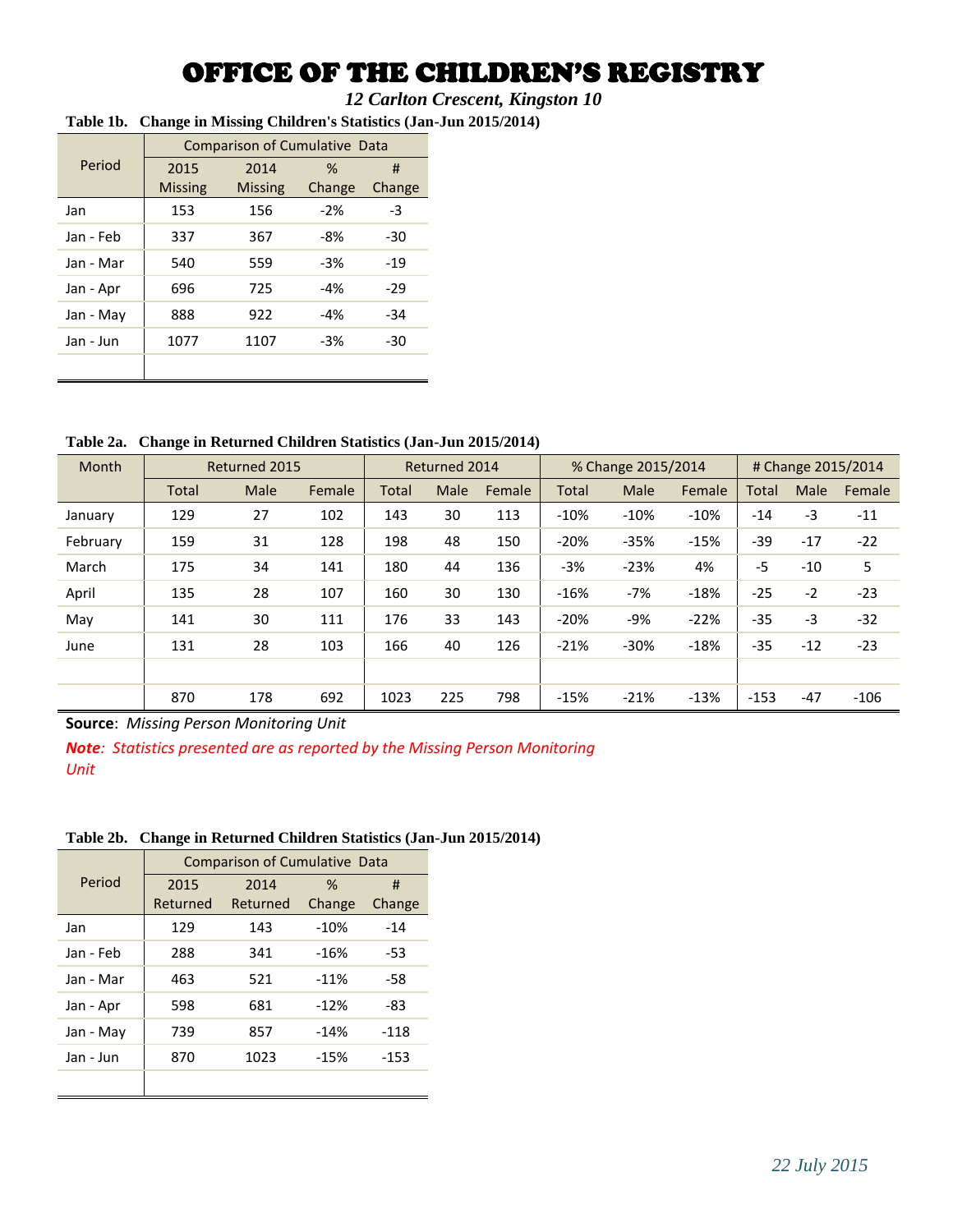*12 Carlton Crescent, Kingston 10*

| runiv vui |              |                    | Change in built missing Children s buansites (built built 2010/2014) |       |                           |        |                    |        |        |                    |             |        |
|-----------|--------------|--------------------|----------------------------------------------------------------------|-------|---------------------------|--------|--------------------|--------|--------|--------------------|-------------|--------|
| Month     |              | Still Missing 2015 |                                                                      |       | <b>Still Missing 2014</b> |        | % Change 2015/2014 |        |        | # Change 2015/2014 |             |        |
|           | <b>Total</b> | Male               | Female                                                               | Total | Male                      | Female | Total              | Male   | Female | Total              | <b>Male</b> | Female |
| January   | 23           | 5                  | 18                                                                   | 13    | 1                         | 12     | 77%                | 400%   | 50%    | 10                 | 4           | 6      |
| February  | 24           | 6                  | 18                                                                   | 11    | 4                         | 7      | 118%               | 50%    | 157%   | 13                 | 2           | 11     |
| March     | 28           | 8                  | 20                                                                   | 12    | 6                         | 6      | 133%               | 33%    | 233%   | 16                 | 2           | 14     |
| April     | 19           | 2                  | 17                                                                   | 6     | 3                         | 3      | 217%               | $-33%$ | 467%   | 13                 | $-1$        | 14     |
| May       | 50           | 8                  | 42                                                                   | 21    | 5                         | 16     | 138%               | 60%    | 163%   | 29                 | 3           | 26     |
| June      | 58           | 9                  | 49                                                                   | 19    | 4                         | 15     | 205%               | 125%   | 227%   | 39                 | 5           | 34     |
|           |              |                    |                                                                      |       |                           |        |                    |        |        |                    |             |        |
|           | 202          | 38                 | 164                                                                  | 82    | 23                        | 59     | 146%               | 65%    | 178%   | 120                | 15          | 105    |

### **Table 3a. Change in Still Missing Children's Statistics (Jan-Jun 2015/2014)**

**Source**: *Missing Person Monitoring Unit*

*Note: Statistics presented are as reported by the Missing Person Monitoring Unit*

#### **Table 3b. Change in Still Missing Children's Statistics (Jan-Jun 2015/2014)**

|           | Comparison of Cumulative Data |                   |        |        |  |  |  |  |  |
|-----------|-------------------------------|-------------------|--------|--------|--|--|--|--|--|
| Period    | <b>2015 Still</b>             | <b>2014 Still</b> | $\%$   | #      |  |  |  |  |  |
|           | <b>Missing</b>                | <b>Missing</b>    | Change | Change |  |  |  |  |  |
| Jan       | 23                            | 13                | 77%    | 10     |  |  |  |  |  |
| Jan - Feb | 47                            | 24                | 96%    | 23     |  |  |  |  |  |
| Jan - Mar | 75                            | 36                | 108%   | 39     |  |  |  |  |  |
| Jan - Apr | 94                            | 42                | 124%   | 52     |  |  |  |  |  |
| Jan - May | 144                           | 63                | 129%   | 81     |  |  |  |  |  |
| Jan - Jun | 202                           | 82                | 146%   | 120    |  |  |  |  |  |
|           |                               |                   |        |        |  |  |  |  |  |